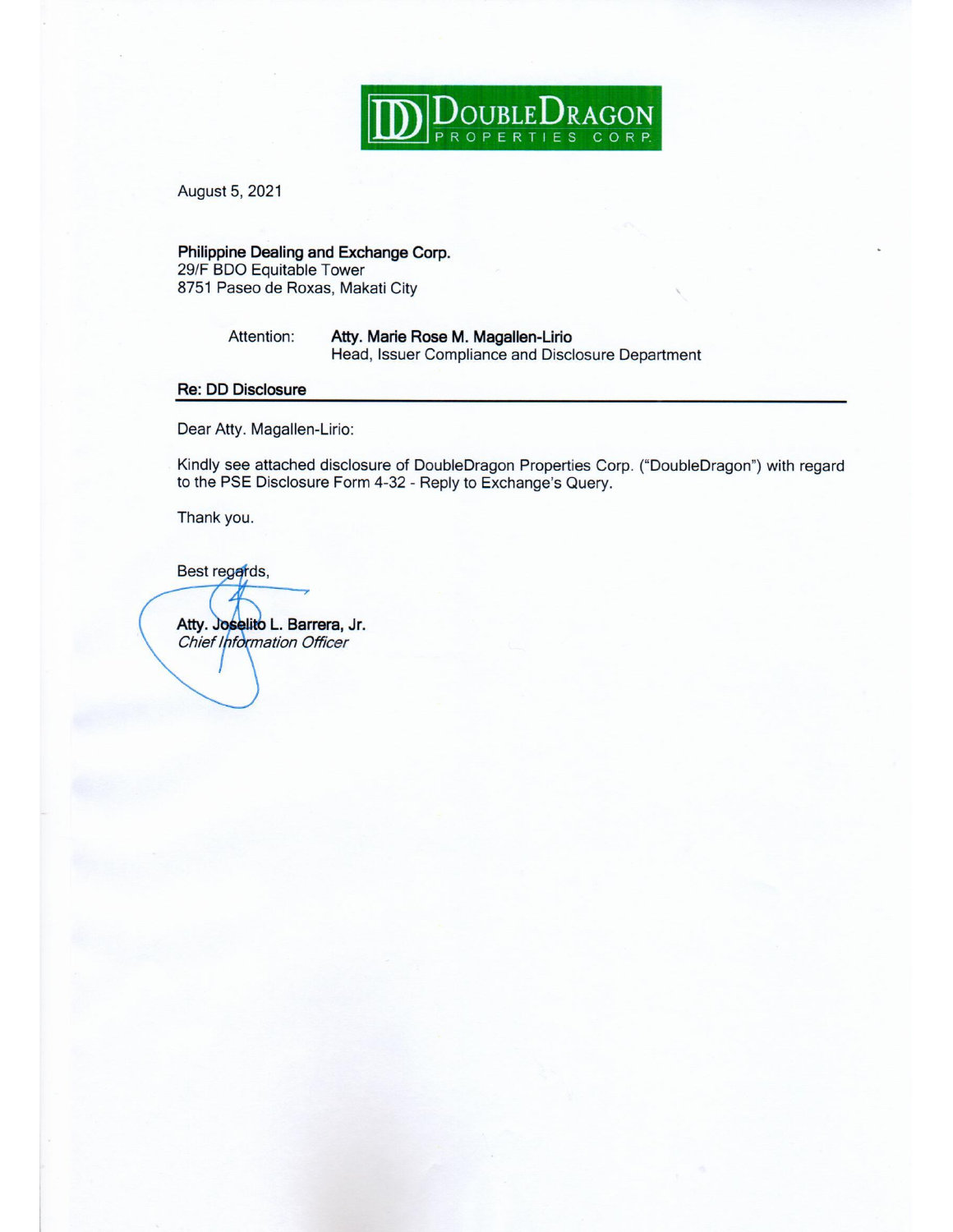## **SECURITIES AND EXCHANGE COMMISSION SEC FORM 17-C**

#### **CURRENT REPORT UNDER SECTION 17 OF THE SECURITIES REGULATION CODE AND SRC RULE 17.2(c) THEREUNDER**

| 1. Date of Report (Date of earliest event reported)                   |                                                                                                   |
|-----------------------------------------------------------------------|---------------------------------------------------------------------------------------------------|
| Aug 2, 2021                                                           |                                                                                                   |
| 2. SEC Identification Number                                          |                                                                                                   |
| 30354                                                                 |                                                                                                   |
| 3. BIR Tax Identification No.                                         |                                                                                                   |
| 287191423000                                                          |                                                                                                   |
| 4. Exact name of issuer as specified in its charter                   |                                                                                                   |
| DoubleDragon Properties Corp.                                         |                                                                                                   |
| 5. Province, country or other jurisdiction of incorporation           |                                                                                                   |
| Republic of the Philippines                                           |                                                                                                   |
| 6. Industry Classification Code(SEC Use Only)                         |                                                                                                   |
| Philippines<br><b>Postal Code</b><br>1302                             |                                                                                                   |
| 8. Issuer's telephone number, including area code<br>+63288567111     |                                                                                                   |
| 9. Former name or former address, if changed since last report<br>N/A |                                                                                                   |
|                                                                       | 10. Securities registered pursuant to Sections 8 and 12 of the SRC or Sections 4 and 8 of the RSA |
| <b>Title of Each Class</b>                                            | Number of Shares of Common Stock Outstanding and Amount of Debt<br>Outstanding                    |
| Common                                                                | 2,367,528,600                                                                                     |
| Preferred                                                             | 100,000,000                                                                                       |
| Total Debt (In Millions of<br>Pesos)                                  | 47,539.96                                                                                         |

11. Indicate the item numbers reported herein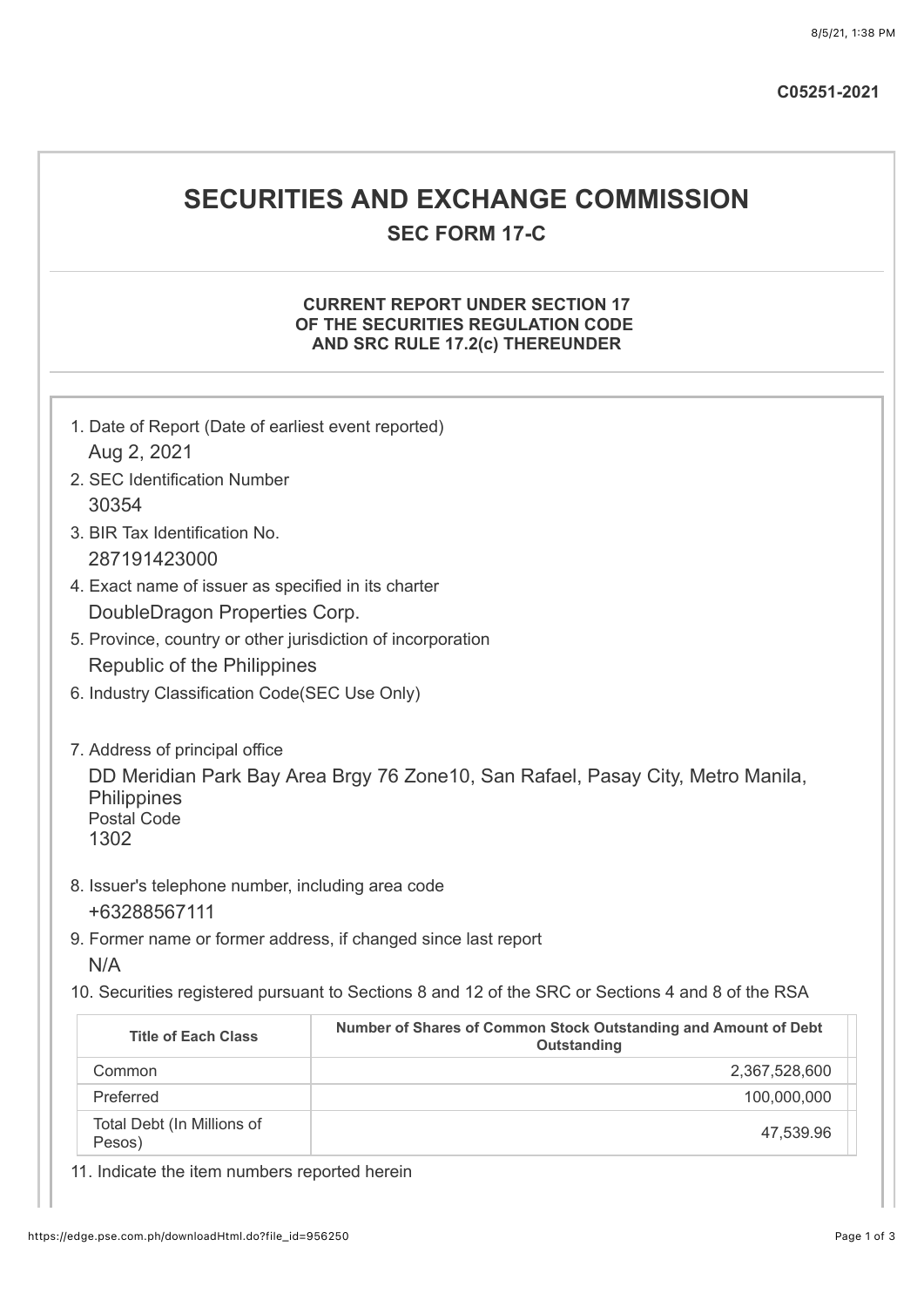*The Exchange does not warrant and holds no responsibility for the veracity of the facts and representations contained in all corporate disclosures, including financial reports. All data contained herein are prepared and submitted by the disclosing party to the Exchange, and are disseminated solely for purposes of information. Any questions on the data contained herein should be addressed directly to the Corporate Information Officer of the disclosing party.*



# **DoubleDragon Properties Corp. DD**

#### **PSE Disclosure Form 4-32 - Reply to Exchange's Query**

**Subject of the Disclosure**

Reply to Exchange's Query

**Description of the Disclosure**

Share Buyback Program of DD

#### **Information Requested**

We refer to your correspondence dated July 30, 2021 which requested for additional information on DoubleDragon Properties Corp.'s ("DD" or the "Company") disclosure dated July 30, 2021 regarding the approval by the Company's Board of Directors of the creation and implementation of a share buy-back program of up to Five Hundred Million Pesos (Php500,000,000.00) worth of the Company's common shares.

In response, please find below the requested information:

1. Source/s of Funds

Internally generated funds

2. Timetable for the Effectivity of the Program

The buyback program will commence on 30 July 2021 and end on 30 July 2022, and shall be effective until the amount allocated for the said program has been fully utilized or as may otherwise be determined by the Company.

3. Estimated no. of DD shares to be repurchased with the corresponding percentage to DD's total outstanding shares

Assuming that the amount allocated for the share buyback program is fully utilized:

Php 500,000,000.00 Market price as of July 29, 2021: P10.38 Estimated number of DD shares to be repurchased: 48,169,556 Percentage to DD's total outstanding shares: 2.03%

4. Information on DD shares

Issued shares: 2,373,100,600